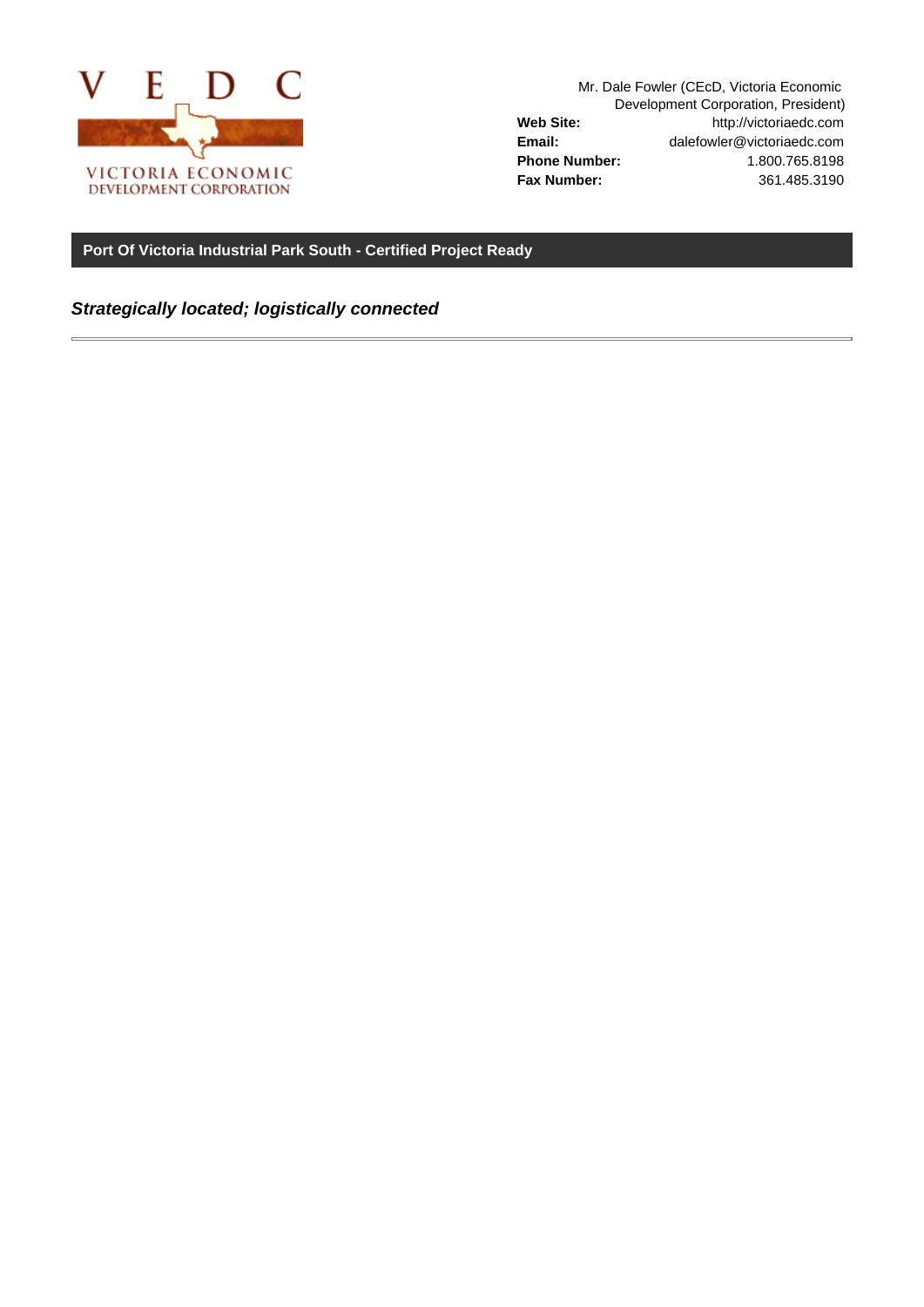• Inland Waterway Port in Texas Mid-Coast; Air Attainment